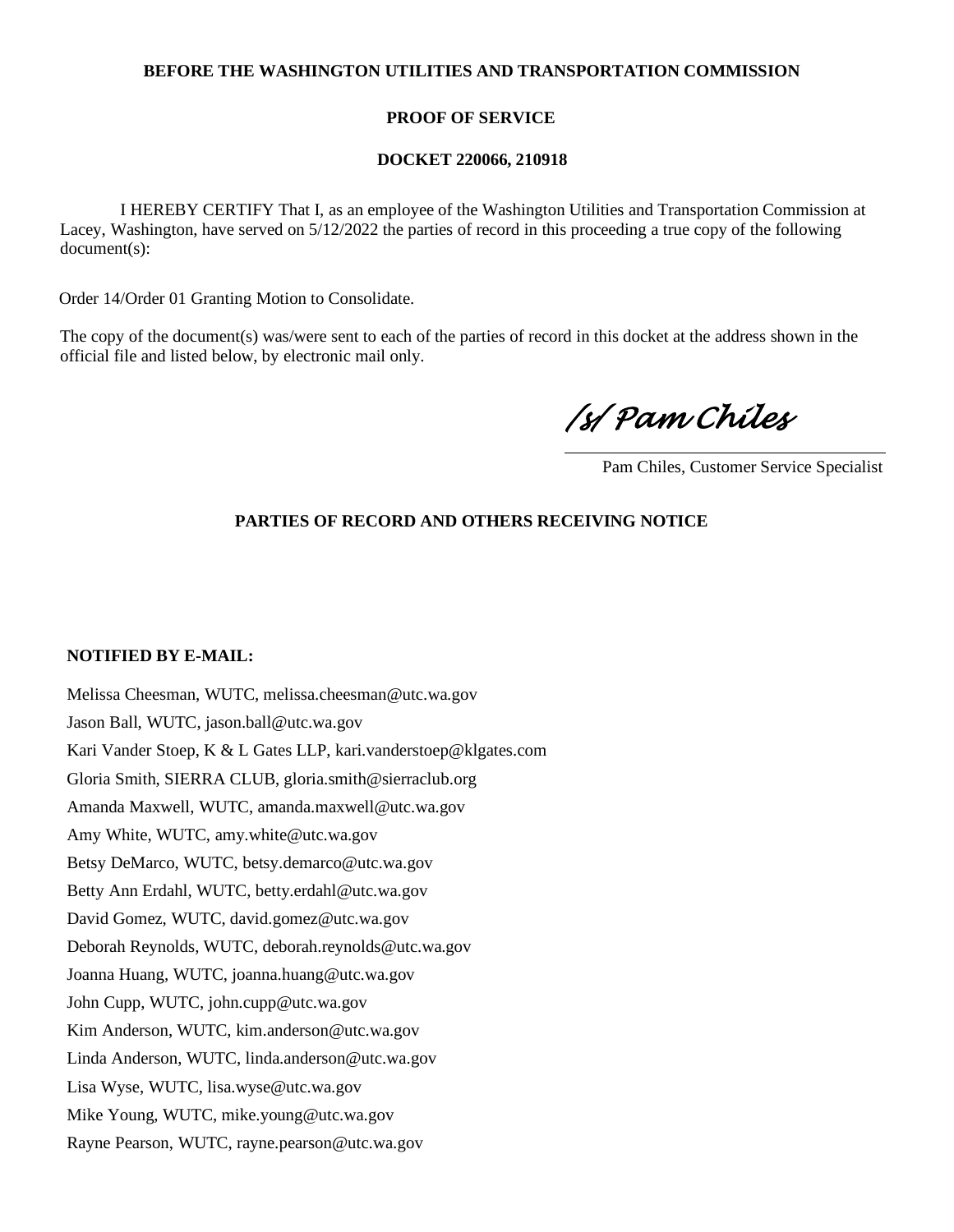Chris McGuire, WUTC, chris.mcguire@utc.wa.gov Amy Andrews, WUTC, amy.andrews@utc.wa.gov Sheree Strom Carson, Perkins Coie, LLP, scarson@perkinscoie.com Lisa Gafken, Office of the Attorney General, Lisa.Gafken@atg.wa.gov Kay Davoodi, Naval Facilities Engineering Command-HQ, khojasteh.davoodi@navy.mil Shawn Collins, The Energy Project, shawnc@oppco.org Kurt J Boehm, Boehm, Kurtz & Lowry, kboehm@BKLlawfirm.com Jennifer Cameron-Rulkowski, WUTC, jennifer.cameron-rulkowski@utc.wa.gov Rita M. Liotta, Department of the Navy, rita.liotta@navy.mil Donna Barnett, Perkins Coie, LLP, dbarnett@perkinscoie.com Kevin Higgins, Energy Strategies LLC, khiggins@energystrat.com Jon Piliaris, Puget Sound Energy (E012), jon.piliaris@pse.com Sally Brown, WUTC, sally.brown@utc.wa.gov Paige Doyle, WUTC, paige.doyle@utc.wa.gov David Panco, WUTC, david.panco@utc.wa.gov Jeff Roberson, WUTC, jeff.roberson@utc.wa.gov Benjamin Mayer, ben.mayer@klgates.com Jody Kyler Cohn, jkylercohn@BKLlawfirm.com David Steele, Perkins Coie, LLP, dsteele@perkinscoie.com Simon ffitch, Simon ffitch Attorney at Law, simon@ffitchlaw.com Vicki M. Baldwin, Parsons Behle & Latimer, vbaldwin@parsonsbehle.com Jennifer Snyder, WUTC, jennifer.snyder@utc.wa.gov Jesse Gorsuch, Davison Van Cleve, PC, jog@dvclaw.com Bradley Mullins, Davison Van Cleve, PC, brmullins@mwanalytics.com Shaun Mohler, scm@smxblaw.com Ryan Thomas, Perkins Coie, LLP, rthomas@perkinscoie.com Data Request Response Center Puget Sound Energy, psedrs@perkinscoie.com Bridgit Feeser, WUTC, bridgit.feeser@utc.wa.gov Kathi Scanlan, WUTC, kathi.scanlan@utc.wa.gov Tyler Pepple, Davison Van Cleve, PC, tcp@dvclaw.com Kristen Hillstead, WUTC, kristen.hillstead@utc.wa.gov Andrew Roberts, WUTC, andrew.roberts@utc.wa.gov Jan Hasselman, Earthjustice, jhasselman@earthjustice.org Carol Baker, Simon ffitch Attorney at Law, carol@ffitchlaw.com Chanda Mak, Office of the Attorney General, Chanda.Mak@atg.wa.gov Larry Allen, Department of the Navy, larry.r.allen@navy.mil Makda Solomon, makda.solomon@navy.mil Ali Al-Jabir, aaljabir@consultbai.com Sean Mayo, WUTC, sean.mayo@utc.wa.gov Maria Decker, mdecker@consultbai.com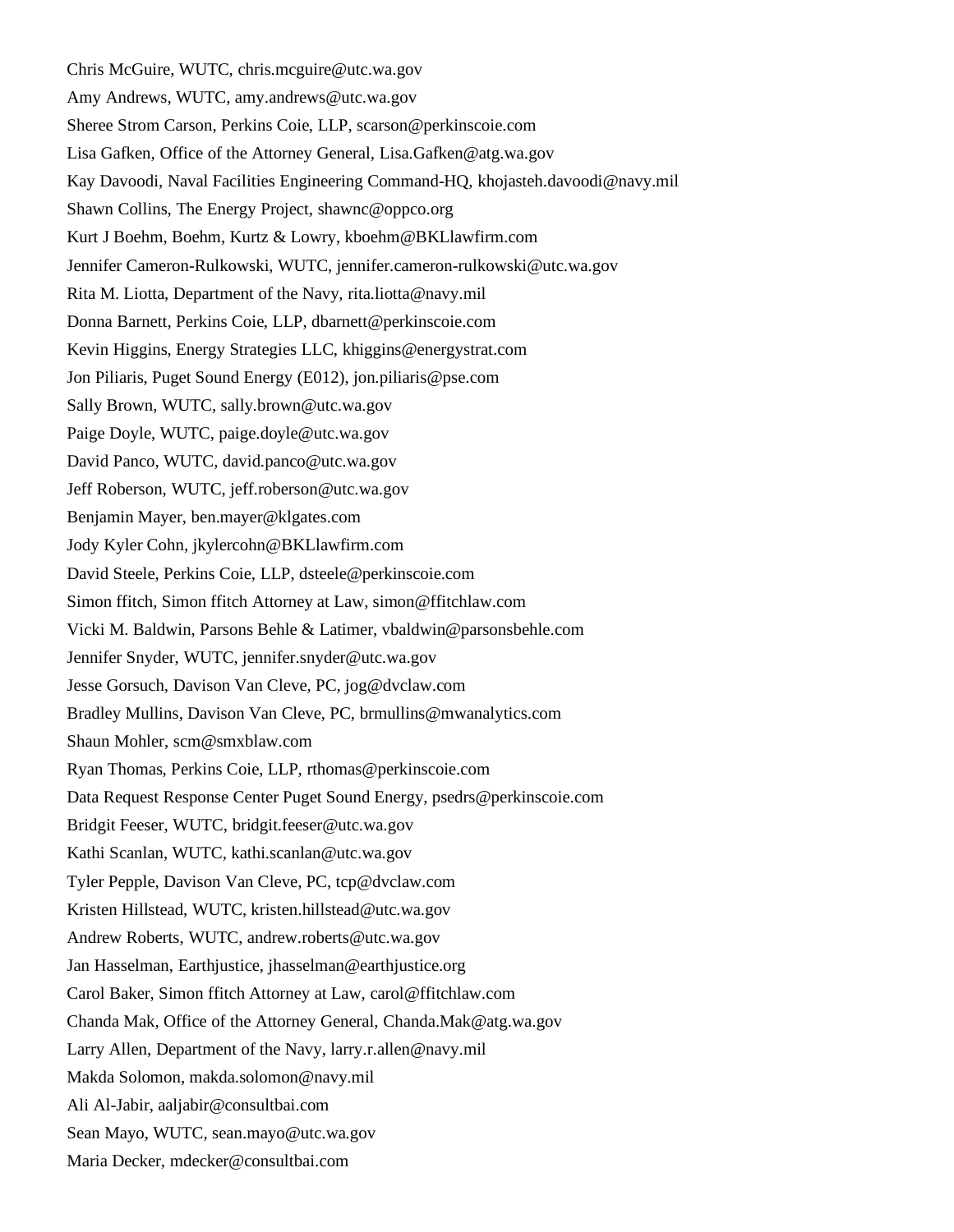Richard Lauckhart, lauckjr@hotmail.com Kate Griffith, WUTC, kate.griffith@utc.wa.gov Dirk Middents, dirk.middents@klgates.com Amy Wheeless, NORTHWEST ENERGY COALITION, amy@nwenergy.org J Richard Aramburu, rick@aramburu-eustis.com Nina Suetake, Attorney General's Office, nina.suetake@atg.wa.gov Andrew Rector, WUTC, andrew.rector@utc.wa.gov Max Greene, max@renewablenw.org Lisa Faker, WUTC, lisa.faker@utc.wa.gov Harry Fukano, WUTC, harry.fukano@utc.wa.gov Stacey Brewster, WUTC, stacey.brewster@utc.wa.gov Nash Callaghan, WUTC, nash.callaghan@utc.wa.gov Joe Dallas, WUTC, joe.dallas@utc.wa.gov Damon E. Xenopoulos, dex@smxblaw.com Lance Kaufman, Boise White Paper, L.L.C., lance@aegisinsight.com Andrew Sellards, WUTC, andrew.sellards@utc.wa.gov Jim Woodward, WUTC, jim.woodward@utc.wa.gov Daniel Teimouri, WUTC, daniel.teimouri@utc.wa.gov Brent Coleman, Alliance of Western Energy Consumers, blc@dvclaw.com Jacque Hawkins-Jones, WUTC, jacque.hawkins-jones@utc.wa.gov Corinne Milinovich, com@dvclaw.com Ryan Smith, ryan.smith@utc.wa.gov Lauren McCloy, NW Energy Coalition, lauren@nwenergy.org Ann Paisner, Ann.Paisner@atg.wa.gov Thomas Johnson, Thomas.Johnson@atg.wa.gov Emilie Brown, WUTC, emilie.brown@utc.wa.gov Stephanie Chase, Public Counsel, stephanie.chase@atg.wa.gov Michael Howard, WUTC, michael.howard@utc.wa.gov Katie Ware, Renewable Northwest Project, katie@renewablenw.org Miriam Raffel-Smith, SIERRA CLUB, miriam.raffel-smith@sierraclub.org Byron Starkey, ByronStarkey@perkinscoie.com Shay Bauman, Shay.Bauman@atg.wa.gov Margrete Jordahl, WUTC, margrete.jordahl@utc.wa.gov Jade Jarvis, WUTC, jade.jarvis@utc.wa.gov Hanna Navarro, WUTC, hanna.navarro@utc.wa.gov Molly Brewer, WUTC, molly.brewer@utc.wa.gov Claudia Riedener, ixia@harbornet.com Yochanan Zakai, yzakai@smwlaw.com Sara Breckenridge, breckenridge@smwlaw.com Brice Hartman, brice.hartman@atg.wa.gov